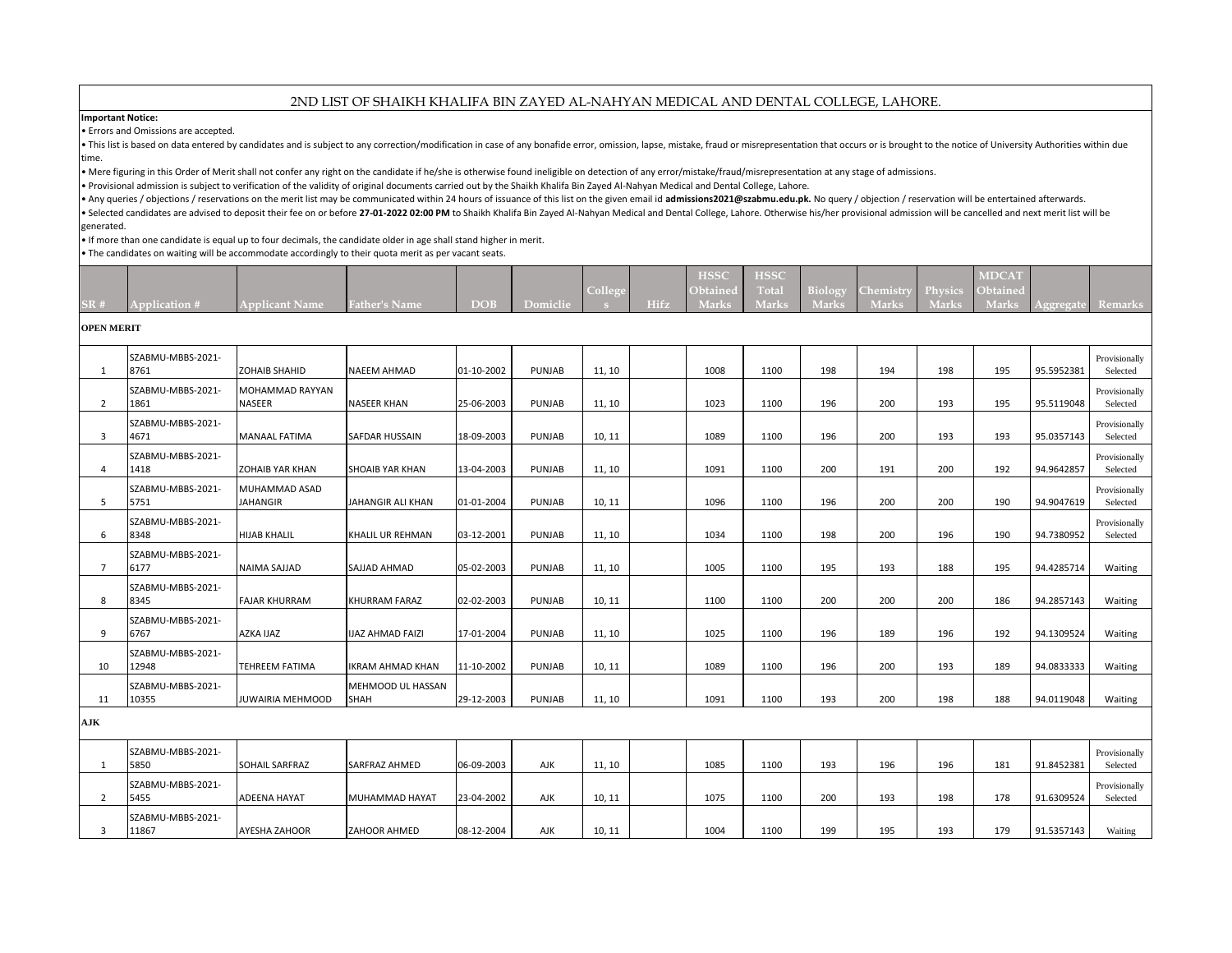| $\overline{4}$          | SZABMU-MBBS-2021-<br>3792  | ZOHA MEHRBAN                         | MUHAMMAD MEHRBAN 13-10-2001         |            | AJK                | 10, 11           |          | 1039 | 1100 | 199 | 198 | 195 | 177 | 91.4761905 | Waiting                   |
|-------------------------|----------------------------|--------------------------------------|-------------------------------------|------------|--------------------|------------------|----------|------|------|-----|-----|-----|-----|------------|---------------------------|
| 5                       | SZABMU-MBBS-2021-<br>1314  |                                      |                                     | 04-01-2002 |                    |                  |          | 1066 | 1100 | 187 | 191 | 185 | 187 | 91.4404762 | Waiting                   |
| 6                       | SZABMU-MBBS-2021-<br>1464  | DAUD UR REHMAN<br><b>UMER KHALIL</b> | WAHEED UR REHMAN<br>MOHAMMAD KHALIL | 01-09-2002 | AJK<br>AJK         | 11, 10<br>11, 10 |          | 1020 | 1100 | 187 | 198 | 187 | 183 | 91.2380952 | Waiting                   |
| 7                       | SZABMU-MBBS-2021-<br>6735  | <b>HUDA KHAN</b>                     | SARFRAZ KHAN                        | 23-04-2003 | AJK                | 10, 11           |          | 1080 | 1100 | 189 | 200 | 191 | 179 | 90.952381  | Waiting                   |
| 8                       | SZABMU-MBBS-2021-<br>9428  | MUHAMMAD UMER<br>SULEMAN             | MUHAMMAD SULEMAN 22-01-2003         |            | AJK                | 10, 11           |          | 997  | 1100 | 191 | 196 | 191 | 179 | 90.7857143 | Waiting                   |
| 9                       | SZABMU-MBBS-2021-<br>1872  | <b>BABAR HUSSAIN</b>                 | <b>GHULAM GHOUS</b>                 | 23-05-2002 | AJK                | 11, 10           |          | 1032 | 1100 | 183 | 200 | 189 | 181 | 90.7619048 | Waiting                   |
| <b>BALOCHISTAN</b>      |                            |                                      |                                     |            |                    |                  |          |      |      |     |     |     |     |            |                           |
| 1                       | SZABMU-MBBS-2021-<br>1420  | MUHAMMAD IDREES                      | JAWAND KHAN                         | 24-09-2003 | <b>BALOCHISTAN</b> | 10, 11           |          | 1066 | 1100 | 192 | 192 | 192 | 179 | 90.6190476 | Provisionally<br>Selected |
| $\overline{2}$          | SZABMU-MBBS-2021-<br>4562  | <b>MOHAN LAL</b>                     | <b>RAMAISH KUMAR</b>                | 01-01-2004 | <b>BALOCHISTAN</b> | 11, 10           |          | 1084 | 1100 | 193 | 193 | 198 | 176 | 90.5714286 | Provisionally<br>Selected |
| 3                       | SZABMU-MBBS-2021-<br>1783  | <b>MARYAM KHAN</b>                   | <b>CHAKAR AZAM</b>                  | 17-12-2004 | <b>BALOCHISTAN</b> | 10, 11           |          | 1089 | 1100 | 200 | 198 | 191 | 173 | 90.2738095 | Provisionally<br>Selected |
| $\overline{4}$          | SZABMU-MBBS-2021-<br>4126  | MUJEEB UL RAHMAN                     | <b>SYED KHAN</b>                    | 01-04-2003 | <b>BALOCHISTAN</b> | 10, 11           |          | 1098 | 1100 | 200 | 200 | 198 | 169 | 90.0714286 | Provisionally<br>Selected |
| 5                       | SZABMU-MBBS-2021-<br>9879  | SOHAIB AZIZ                          | <b>AFTAB AHMAD</b>                  | 28-12-2003 | <b>BALOCHISTAN</b> | 10, 11           |          | 990  | 1100 | 94  | 93  | 93  | 182 | 90         | Waiting                   |
| 6                       | SZABMU-MBBS-2021-<br>4719  | MUHAMMAD ASGHAR                      | NAZAR MUHAMMAD                      | 10-03-2004 | <b>BALOCHISTAN</b> | 10, 11           |          | 1073 | 1100 | 193 | 187 | 193 | 177 | 89.8928571 | Waiting                   |
| $\overline{7}$          | SZABMU-MBBS-2021-<br>10387 | ABDULLAH                             | <b>SADO KHAN</b>                    | 02-02-2004 | <b>BALOCHISTAN</b> | 11, 10           |          | 1072 | 1100 | 191 | 183 | 198 | 176 | 89.5714286 | Waiting                   |
| 8                       | SZABMU-MBBS-2021-<br>9840  | MUHAMMAD NADEEM                      | MUHAMMAD SALAH                      | 18-09-2002 | <b>BALOCHISTAN</b> | 11, 10           |          | 1029 | 1100 | 178 | 191 | 180 | 182 | 89.0833333 | Waiting                   |
| <b>FATA</b>             |                            |                                      |                                     |            |                    |                  |          |      |      |     |     |     |     |            |                           |
| 1                       | SZABMU-MBBS-2021-<br>7962  | MUHAMMAD FARJAD                      | MUHAMMAD TAHIR                      | 30-04-2001 | FATA               | 10, 11           |          | 1005 | 1100 | 189 | 183 | 192 | 179 | 89.6190476 | Provisionally<br>Selected |
| $\overline{2}$          | SZABMU-MBBS-2021-<br>11254 | SYED WAJIHULLAH SHAH SYED AKBAR SHAH |                                     | 23-08-2002 | FATA               | 10, 11           | 10.90909 | 1055 | 1100 | 187 | 193 | 185 | 173 | 89.1829004 | Provisionally<br>Selected |
| $\overline{\mathbf{3}}$ | SZABMU-MBBS-2021-<br>13766 | AAMIR UDDIN                          | HAMEEDULLAH                         | 09-06-2002 | FATA               | 10, 11           | 10.90909 | 930  | 1100 | 188 | 186 | 188 | 172 | 88.6948051 | Waiting                   |
| 4                       | SZABMU-MBBS-2021-<br>4234  | IMAN SAMAD AFRIDI                    | ABDUL SAMAD                         | 30-09-2002 | FATA               | 10, 11           |          | 1075 | 1100 | 196 | 196 | 183 | 171 | 88.6309524 | Waiting                   |
| 5                       | SZABMU-MBBS-2021-<br>6186  | ZAKIR ULLAH                          | <b>STANA GUL</b>                    | 17-10-1999 | FATA               | 10, 11           |          | 946  | 1100 | 197 | 185 | 187 | 173 | 88.6071429 | Waiting                   |
| 6                       | SZABMU-MBBS-2021-<br>10320 | <b>ABRAR AHMAD</b>                   | <b>AFTAB AHMAD</b>                  | 21-05-1999 | FATA               | 10, 11           |          | 1033 | 1100 | 195 | 196 | 194 | 167 | 88.5119048 | Waiting                   |
| ${\bf G}{\bf B}$        |                            |                                      |                                     |            |                    |                  |          |      |      |     |     |     |     |            |                           |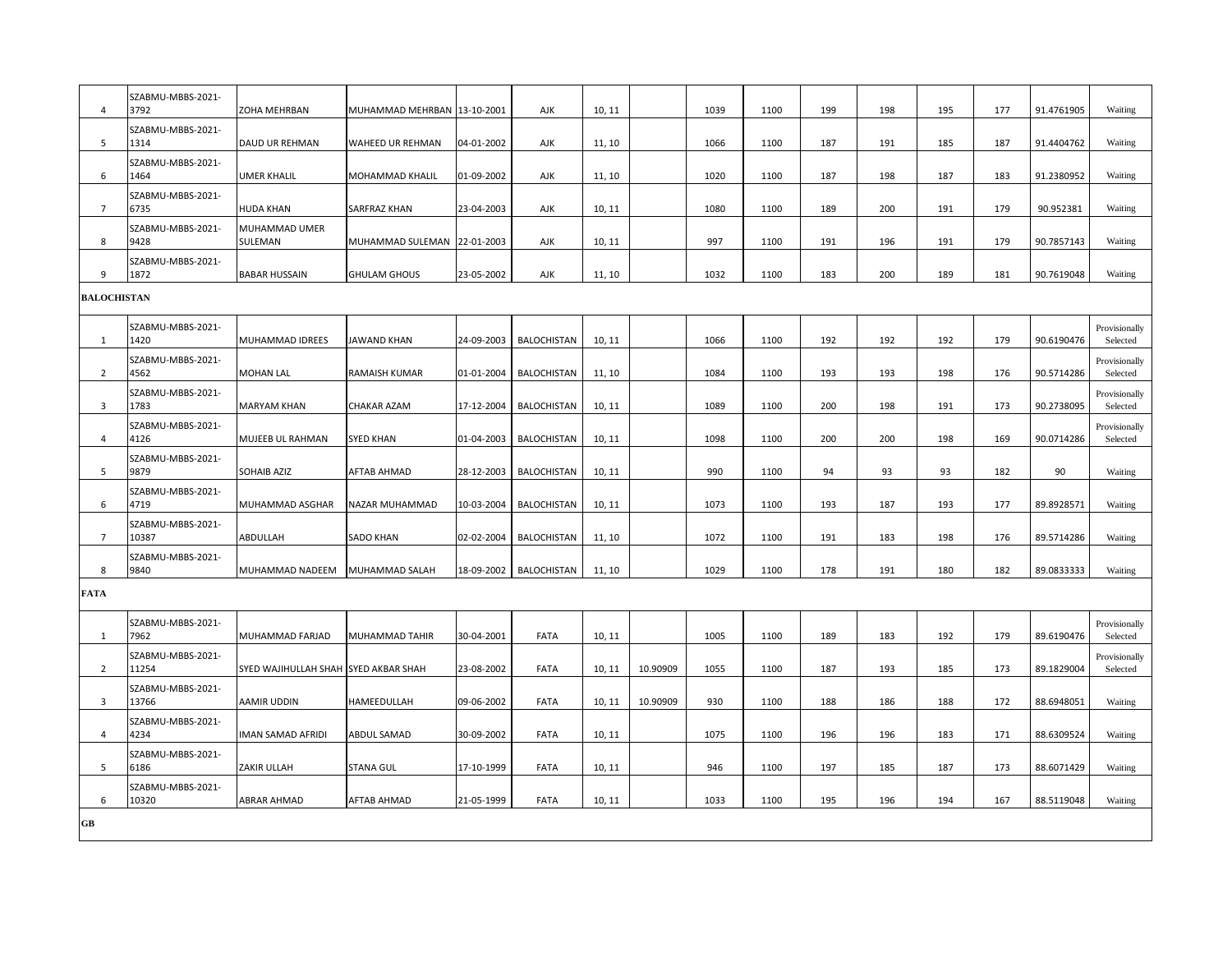|                | SZABMU-MBBS-2021-<br>3455  | IMTINAN ALI                | <b>IMTIAZ ALI</b>      | 20-12-2001 | GB         | 10, 11 |             | 1007 | 1100 | 199 | 179 | 195 | 175 | 89.41666667 | Provisionally<br>Selected |
|----------------|----------------------------|----------------------------|------------------------|------------|------------|--------|-------------|------|------|-----|-----|-----|-----|-------------|---------------------------|
| $\overline{2}$ | SZABMU-MBBS-2021-<br>11229 | SAQLAIN ABBAS              | ASADULLAH              | 08-12-2003 | GB         | 10, 11 |             | 1090 | 1100 | 196 | 198 | 196 | 169 | 89.4047619  | Provisionally<br>Selected |
| 3              | SZABMU-MBBS-2021-<br>2580  | MUHAMMAD TAHA              | MUHAMMAD QASIM         | 24-10-2003 | GB         | 10, 11 |             | 1004 | 1100 | 94  | 93  | 93  | 179 | 89.2857143  | Waiting                   |
| 4              | SZABMU-MBBS-2021-<br>4830  | AHTISHAM ULLAH BAIG        | SHUKUR ULLAH BAIG      | 01-04-2002 | GB         | 11, 10 |             | 1096 | 1100 | 198 | 198 | 200 | 166 | 89.1904762  | Waiting                   |
| 5              | SZABMU-MBBS-2021-<br>10072 | RAZI ULLAH BAIG            | SHARIF ULLAH           | 29-12-2004 | GB         | 10, 11 |             | 1090 | 1100 | 198 | 196 | 196 | 168 | 89.1666667  | Waiting                   |
| 6              | SZABMU-MBBS-2021-<br>5847  | MANAHIL BAIG               | RASHID ULLAH BEG       | 10-08-2002 | GB         | 10, 11 |             | 1089 | 1100 | 193 | 198 | 198 | 168 | 89.0833333  | Waiting                   |
| 7              | SZABMU-MBBS-2021-<br>1379  | RUBINA MARYAM              | MUHAMMAD NASEEM        | 30-06-2003 | GB         | 10, 11 |             | 988  | 1100 | 178 | 185 | 199 | 176 | 88.7380952  | Waiting                   |
| 8              | SZABMU-MBBS-2021-<br>9875  | SIKANDAR EHSAN             | <b>EHSAN ALI</b>       | 08-01-2000 | GB         | 11, 10 |             | 954  | 1100 | 191 | 190 | 186 | 174 | 88.6785714  | Waiting                   |
| 9              | SZABMU-MBBS-2021-<br>11458 | NOOR UL AYN HAIDER         | <b>JAVED IQBAL</b>     | 09-09-2003 | GB         | 10, 11 |             | 1087 | 1100 | 197 | 195 | 195 | 166 | 88.4404762  | Waiting                   |
| 10             | SZABMU-MBBS-2021-<br>7572  | EJAZ HUSSAIN IRFANI        | <b>ABDUL KHAN</b>      | 05-03-2002 | GB         | 10, 11 |             | 925  | 1100 | 193 | 185 | 173 | 178 | 88.297619   | Waiting                   |
|                | KHYBER PAKHTUNKHWA         |                            |                        |            |            |        |             |      |      |     |     |     |     |             |                           |
| 1              | SZABMU-MBBS-2021-<br>8464  | YASAR ULLAH                | <b>FAZAL ZADA</b>      | 03-07-2001 | KPK        | 10, 11 |             | 1031 | 1100 | 191 | 187 | 196 | 183 | 91.4047619  | Provisionally<br>Selected |
| $\overline{2}$ | SZABMU-MBBS-2021-<br>10124 | <b>GULEENA ZEESHAN</b>     | SYED ZEESHAN WALI      | 29-01-2004 | KPK        | 10, 11 |             | 1080 | 1100 | 191 | 196 | 193 | 180 | 91.1904762  | Provisionally<br>Selected |
| 3              | SZABMU-MBBS-2021-<br>4565  | FARYAL AAMER               | AAMER AHMAD            | 25-10-2001 | KPK        | 10, 11 |             | 1048 | 1100 | 195 | 199 | 192 | 177 | 90.9761905  | Provisionally<br>Selected |
| 4              | SZABMU-MBBS-2021-<br>7211  | AZLAN ALI SHAH             | AHMAD ALI SHAH         | 26-11-2003 | KPK        | 10, 11 |             | 1080 | 1100 | 190 | 196 | 194 | 179 | 90.952381   | Provisionally<br>Selected |
| 5              | SZABMU-MBBS-2021-<br>5147  | <b>SAMAN KHAN</b>          | <b>QAYYUM KHAN</b>     | 05-12-2002 | KPK        | 10, 11 | $\mathsf 0$ | 1072 | 1100 | 185 | 200 | 187 | 181 | 90.7619048  | Provisionally<br>Selected |
| 6              | SZABMU-MBBS-2021-<br>9705  | SYED YAHYA BAKHTIAR        | MIAN GUL BADSHAH       | 15-03-2001 | KPK        | 10, 11 | 10.90909    | 992  | 1100 | 194 | 187 | 187 | 178 | 90.6233765  | Provisionally<br>Selected |
| $\overline{7}$ | SZABMU-MBBS-2021-<br>12662 | SARDAR SAMIULLAH<br>SALEEM | MUHAMMAD SALEEM        | 16-06-2002 | KPK        | 10, 11 |             | 1029 | 1100 | 198 | 194 | 200 | 173 | 90.5238095  | Provisionally<br>Selected |
| 8              | SZABMU-MBBS-2021-<br>1655  | ARHAM ARIF KUNDI           | ARIF ASLAM KUNDI       | 30-10-2002 | <b>KPK</b> | 10, 11 |             | 1065 | 1100 | 189 | 193 | 187 | 181 | 90.5119048  | Provisionally<br>Selected |
| 9              | SZABMU-MBBS-2021-<br>3142  | <b>HASSAN NIAZ</b>         | NIAZ MUHAMMAD          | 09-07-2003 | KPK        | 10, 11 |             | 990  | 1100 | 94  | 93  | 93  | 184 | 90.4761905  | Waiting                   |
| 10             | SZABMU-MBBS-2021-<br>2485  | <b>FATIMA IQBAL</b>        | IQBAL HUSSAIN          | 31-03-2004 | KPK        | 10, 11 |             | 1091 | 1100 | 191 | 200 | 200 | 173 | 90.4404762  | Waiting                   |
| 11             | SZABMU-MBBS-2021-<br>9438  | SANA ULLAH KHAN            | HUSSAN ZADA            | 15-03-2002 | KPK        | 11, 10 |             | 1011 | 1100 | 190 | 190 | 190 | 180 | 90.3571429  | Waiting                   |
| 12             | SZABMU-MBBS-2021-<br>3520  | ARSALAN BAKHTIYAR          | <b>BAKHTIYAR ULLAH</b> | 21-02-2003 | <b>KPK</b> | 10, 11 | 10.90909    | 1058 | 1100 | 194 | 178 | 192 | 178 | 90.2900432  | Waiting                   |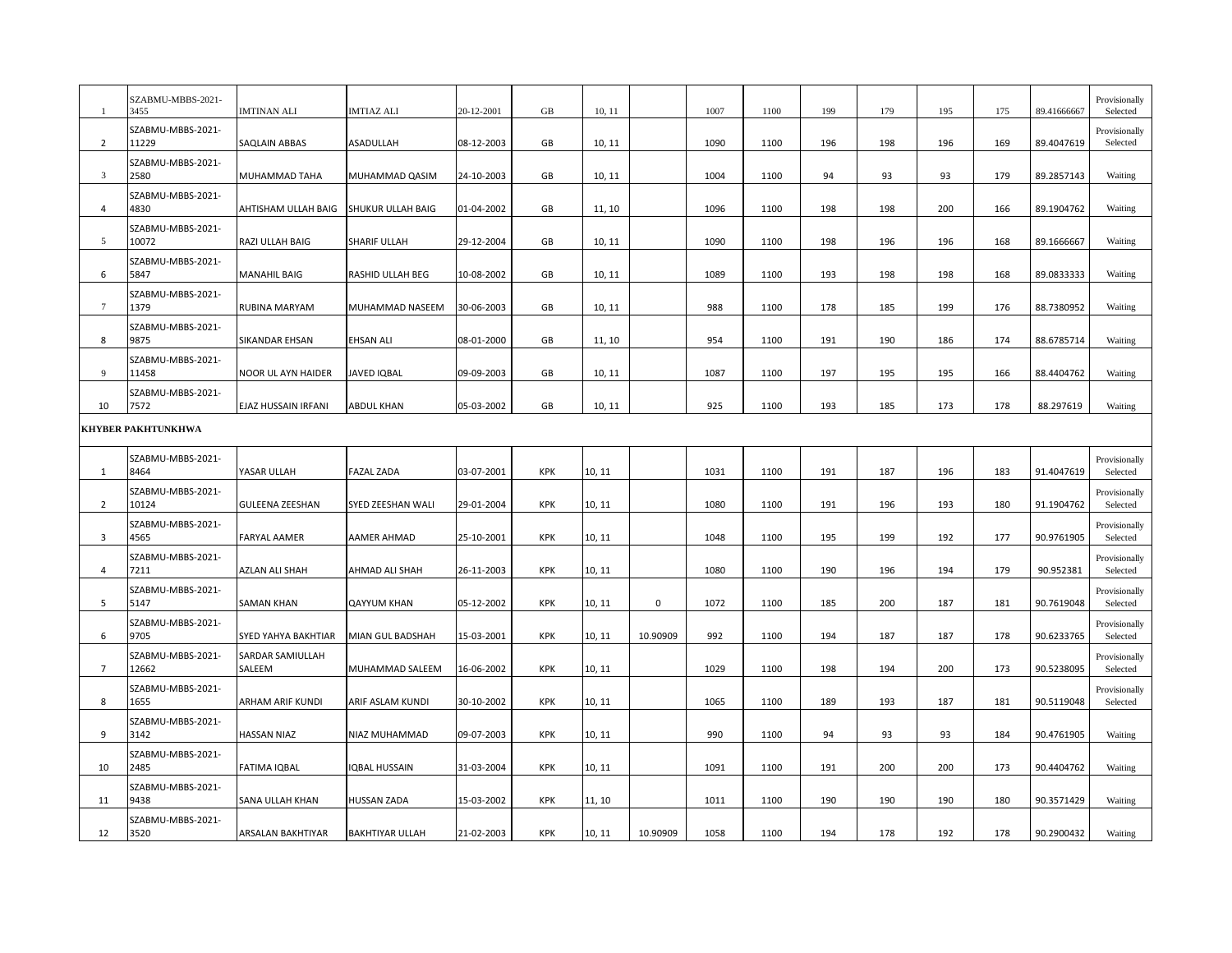| 13             | SZABMU-MBBS-2021-<br>3647  | RIZWANA NOOR                    | <b>NOOR REHMAN</b>               | 18-02-2003 | KPK           | 10, 11 |          | 1089 | 1100 | 196 | 200 | 193 | 173 | 90.2738095 | Waiting                   |
|----------------|----------------------------|---------------------------------|----------------------------------|------------|---------------|--------|----------|------|------|-----|-----|-----|-----|------------|---------------------------|
| 14             | SZABMU-MBBS-2021-<br>9617  | AURFA HASSAN                    | NIAZ SARDAR HASSAN               | 12-02-2002 | KPK           | 10, 11 |          | 1001 | 1100 | 191 | 196 | 190 | 177 | 90.2261905 | Waiting                   |
| 15             | SZABMU-MBBS-2021-<br>1476  | <b>SHAHAB ZAIB</b>              | <b>JEHANZAIB</b>                 | 15-03-2002 | KPK           | 10, 11 |          | 975  | 1100 | 193 | 188 | 184 | 181 | 90.1785714 | Waiting                   |
| <b>PUNJAB</b>  |                            |                                 |                                  |            |               |        |          |      |      |     |     |     |     |            |                           |
| 1              | SZABMU-MBBS-2021-<br>6177  | NAIMA SAJJAD                    | SAJJAD AHMAD                     | 05-02-2003 | PUNJAB        | 11, 10 |          | 1005 | 1100 | 195 | 193 | 188 | 195 | 94.4285714 | Provisionally<br>Selected |
| $\overline{2}$ | SZABMU-MBBS-2021-<br>8345  | FAJAR KHURRAM                   | KHURRAM FARAZ                    | 02-02-2003 | PUNJAB        | 10, 11 |          | 1100 | 1100 | 200 | 200 | 200 | 186 | 94.2857143 | Provisionally<br>Selected |
| 3              | SZABMU-MBBS-2021-<br>6767  | AZKA IJAZ                       | <b>IJAZ AHMAD FAIZI</b>          | 17-01-2004 | PUNJAB        | 11, 10 |          | 1025 | 1100 | 196 | 189 | 196 | 192 | 94.1309524 | Provisionally<br>Selected |
| 4              | SZABMU-MBBS-2021-<br>12948 | TEHREEM FATIMA                  | <b>IKRAM AHMAD KHAN</b>          | 11-10-2002 | PUNJAB        | 10, 11 |          | 1089 | 1100 | 196 | 200 | 193 | 189 | 94.0833333 | Provisionally<br>Selected |
| .5             | SZABMU-MBBS-2021-<br>10355 | JUWAIRIA MEHMOOD                | MEHMOOD UL HASSAN<br>SHAH        | 29-12-2003 | PUNJAB        | 11, 10 |          | 1091 | 1100 | 193 | 200 | 198 | 188 | 94.0119048 | Provisionally<br>Selected |
| 6              | SZABMU-MBBS-2021-<br>8337  | ROHA MAZHAR                     | <b>MAZHAR MANSOOR</b>            | 28-11-2002 | PUNJAB        | 11, 10 |          | 1085 | 1100 | 196 | 193 | 196 | 190 | 93.9880952 | Provisionally<br>Selected |
| $\overline{7}$ | SZABMU-MBBS-2021-<br>10018 | MUHAMMAD TALHA<br>SHAUKAT       | SHAUKAT ALI                      | 11-05-2003 | <b>PUNJAB</b> | 11, 10 |          | 1096 | 1100 | 200 | 200 | 196 | 186 | 93.952381  | Provisionally<br>Selected |
| 8              | SZABMU-MBBS-2021-<br>2370  | ASIFA MANZOOR<br>AHMAD          | <b>MANZOOR AHMAD</b>             | 26-06-2005 | PUNJAB        | 11, 10 |          | 1096 | 1100 | 200 | 196 | 200 | 186 | 93.952381  | Provisionally<br>Selected |
| 9              | SZABMU-MBBS-2021-<br>4848  | MOHAMMAD UZAIR<br>ABDULLAH      | GHULAM MOHAMMAD<br>CHAUDHARY     | 05-09-2003 | PUNJAB        | 11, 11 |          | 1087 | 1100 | 198 | 196 | 193 | 189 | 93.9166667 | Provisionally<br>Selected |
| 10             | SZABMU-MBBS-2021-<br>11910 | MAHA MUDDASSAR                  | MUDDASSAR RIAZ<br><b>QURESHI</b> | 11-05-2002 | PUNJAB        | 11, 10 |          | 1098 | 1100 | 200 | 198 | 200 | 185 | 93.8809524 | Provisionally<br>Selected |
| 11             | SZABMU-MBBS-2021-<br>6321  | MUHAMMAD ABDUR<br>REHMAN AWAISI | ZUBAIR HASSAN AWAISI             | 08-09-2003 | <b>PUNJAB</b> | 11, 10 |          | 1092 | 1100 | 196 | 198 | 198 | 187 | 93.8571429 | Provisionally<br>Selected |
| 12             | SZABMU-MBBS-2021-<br>3660  | MUHAMMAD ARHAM<br>RAUF          | <b>ABDUL RAUF TAHIR</b>          | 21-10-2004 | PUNJAB        | 10, 11 |          | 1083 | 1100 | 196 | 196 | 191 | 190 | 93.8214286 | Provisionally<br>Selected |
| 13             | SZABMU-MBBS-2021-<br>2449  | MUHAMMAD<br>MOHAIMON KASHIF     | KASHIF HUSSAIN<br>TANVEER        | 23-04-2005 | PUNJAB        | 11, 10 |          | 1096 | 1100 | 200 | 196 | 200 | 185 | 93.7142857 | Provisionally<br>Selected |
| 14             | SZABMU-MBBS-2021-<br>12506 | MUHAMMAD AUN<br>ARSHAD          | ARSHAD IQBAL                     | 01-08-2003 | PUNJAB        | 11, 10 |          | 1093 | 1100 | 200 | 193 | 200 | 186 | 93.702381  | Provisionally<br>Selected |
| 15             | SZABMU-MBBS-2021-<br>6452  | TABARIKA SHUJA                  | SHUJA UD DIN                     | 03-04-2003 | PUNJAB        | 11, 11 |          | 1098 | 1100 | 200 | 198 | 200 | 184 | 93.6428571 | Provisionally<br>Selected |
| 16             | SZABMU-MBBS-2021-<br>11088 | ASMA RAFI                       | MUHAMMAD RAFI ALVI               | 23-08-2002 | PUNJAB        | 10, 11 |          | 1092 | 1100 | 196 | 198 | 198 | 186 | 93.6190476 | Provisionally<br>Selected |
| 17             | SZABMU-MBBS-2021-<br>3095  | SYED NOMAN AMJAD                | SYED AMJAD ALI SHAH              | 03-05-2003 | PUNJAB        | 10, 11 | 10.90909 | 1091 | 1100 | 191 | 200 | 200 | 183 | 93.5714286 | Provisionally<br>Selected |
| 18             | SZABMU-MBBS-2021-<br>1592  | KANWAL FATIMA                   | AAMIR MUGHIS<br>CHAUDHRY         | 11-11-2003 | PUNJAB        | 11, 10 |          | 1100 | 1100 | 200 | 200 | 200 | 183 | 93.5714286 | Provisionally<br>Selected |
| 19             | SZABMU-MBBS-2021-<br>3357  | MUHAMMAD HUZAIFA<br>KHALIL      | <b>KHALIL AHMAD</b>              | 27-07-2005 | PUNJAB        | 11, 10 |          | 1100 | 1100 | 200 | 200 | 200 | 183 | 93.5714286 | Provisionally<br>Selected |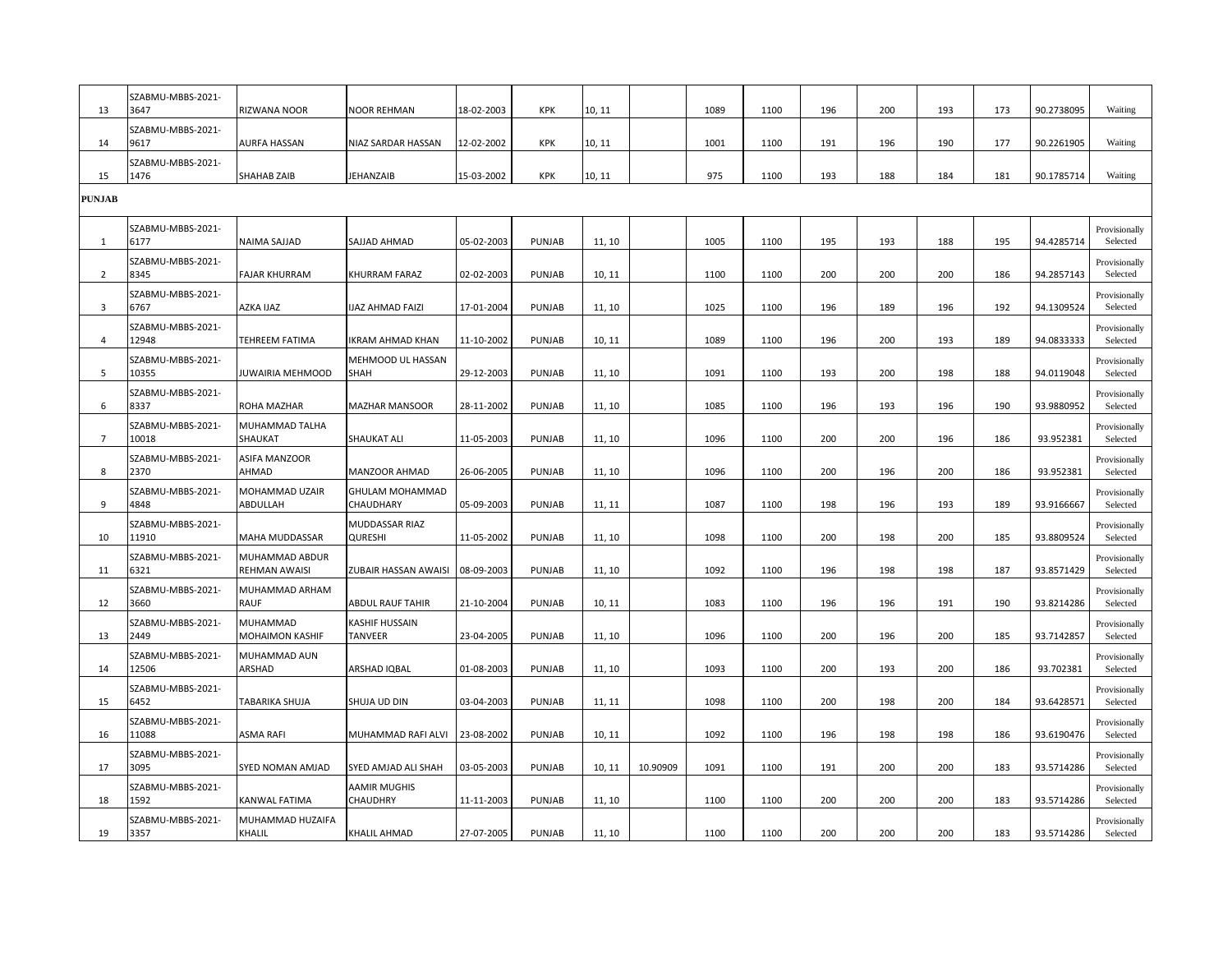| 20 | SZABMU-MBBS-2021-<br>3955  | <b>ALI AHMAD</b>               | KHADIM HUSSAIN                    | 03-04-2001 | <b>PUNJAB</b> | 11, 10 |             | 1096 | 1100 | 198 | 198 | 200 | 184 | 93.4761905 | Provisionally<br>Selected |
|----|----------------------------|--------------------------------|-----------------------------------|------------|---------------|--------|-------------|------|------|-----|-----|-----|-----|------------|---------------------------|
| 21 | SZABMU-MBBS-2021-<br>3172  | MUHAMMAD DAIM<br>HASSAN        | MUHAMMAD YAMEEN                   | 06-08-2002 | <b>PUNJAB</b> | 10, 11 |             | 1096 | 1100 | 196 | 200 | 200 | 184 | 93.4761905 | Provisionally<br>Selected |
| 22 | SZABMU-MBBS-2021-<br>4658  | ABDUL REHMAN                   | MUHAMMAD AMEER<br><b>KHAN</b>     | 02-07-2003 | PUNJAB        | 10, 11 |             | 1096 | 1100 | 196 | 200 | 200 | 184 | 93.4761905 | Provisionally<br>Selected |
| 23 | SZABMU-MBBS-2021-<br>9887  | ASAD ULLAH SHAHID              | SHAHID HUSSAIN                    | 01-08-2004 | PUNJAB        | 11, 10 |             | 1060 | 1100 | 180 | 200 | 196 | 191 | 93.4761905 | Provisionally<br>Selected |
| 24 | SZABMU-MBBS-2021-<br>1696  | <b>MAHNOOR ARFAN</b>           | MUHAMMAD ARFAN                    | 12-09-2002 | <b>PUNJAB</b> | 11, 10 |             | 1063 | 1100 | 200 | 193 | 200 | 185 | 93.4642857 | Provisionally<br>Selected |
| 25 | SZABMU-MBBS-2021-<br>13752 | MALIK MUHAMMAD<br>HAMZA        | <b>GHULAM HUSSAIN</b>             | 18-12-2002 | PUNJAB        | 10, 11 |             | 1010 | 1100 | 196 | 187 | 187 | 193 | 93.452381  | Provisionally<br>Selected |
| 26 | SZABMU-MBBS-2021-<br>4250  | MUHAMMAD GUL RAIZ              | SHERBAZ                           | 26-06-2002 | <b>PUNJAB</b> | 11, 10 |             | 1023 | 1100 | 191 | 198 | 198 | 187 | 93.4404762 | Provisionally<br>Selected |
| 27 | SZABMU-MBBS-2021-<br>1897  | SAAD ARSALAN WASTI             | ARSALAN RAZA WASTI                | 01-12-2002 | PUNJAB        | 11, 10 |             | 1087 | 1100 | 196 | 193 | 198 | 187 | 93.4404762 | Provisionally<br>Selected |
| 28 | SZABMU-MBBS-2021-<br>3811  | MUHAMMAD HASSAN<br>ZAMAN       | QAMAR UZ ZAMAN<br>SHAHZAD         | 15-11-2002 | <b>PUNJAB</b> | 11, 10 |             | 1084 | 1100 | 193 | 191 | 200 | 188 | 93.4285714 | Provisionally<br>Selected |
| 29 | SZABMU-MBBS-2021-<br>10422 | MUHAMMAD AHMER<br><b>IQBAL</b> | MUHAMMAD IQBAL                    | 18-11-2003 | PUNJAB        | 11, 10 |             | 1084 | 1100 | 200 | 191 | 193 | 188 | 93.4285714 | Provisionally<br>Selected |
| 30 | SZABMU-MBBS-2021-<br>14087 | NAWAL ZAHRA                    | ZARAR AHMAD                       | 28-11-2001 | <b>PUNJAB</b> | 10, 11 |             | 1078 | 1100 | 185 | 200 | 193 | 190 | 93.4047619 | Provisionally<br>Selected |
| 31 | SZABMU-MBBS-2021-<br>8146  | <b>UME ABEEHA ALI</b>          | AMJAD ALI                         | 10-03-2003 | PUNJAB        | 11, 11 |             | 1098 | 1100 | 200 | 198 | 200 | 183 | 93.4047619 | Provisionally<br>Selected |
| 32 | SZABMU-MBBS-2021-<br>2756  | <b>NABIHA TAHIR</b>            | MUHAMMAD TAHIR                    | 16-04-2003 | PUNJAB        | 10, 11 |             | 1080 | 1100 | 200 | 198 | 200 | 183 | 93.4047619 | Provisionally<br>Selected |
| 33 | SZABMU-MBBS-2021-<br>4963  | SARAIBA SABAR<br>CHAUDHARY     | SABAR ALI ABID                    | 11-06-2005 | PUNJAB        | 11, 10 |             | 1098 | 1100 | 200 | 198 | 200 | 183 | 93.4047619 | Provisionally<br>Selected |
| 34 | SZABMU-MBBS-2021-<br>7386  | AAIZA SAEED                    | MUHAMMAD SAEED<br>IQBAL CHAUDHARY | 07-06-2003 | <b>PUNJAB</b> | 10, 11 |             | 1092 | 1100 | 198 | 198 | 196 | 185 | 93.3809524 | Provisionally<br>Selected |
| 35 | SZABMU-MBBS-2021-<br>1120  | <b>MAHINN ABDULLAH</b>         | AHSAN ABDULLAH                    | 10-11-2001 | FEDERAL       | 10, 11 |             | 1046 | 1100 | 196 | 200 | 198 | 184 | 93.3095238 | Provisionally<br>Selected |
| 36 | SZABMU-MBBS-2021-<br>6458  | TALOOT AHMAD                   | MUBASHER AHMAD                    | 24-12-2002 | PUNJAB        | 10, 11 |             | 1094 | 1100 | 196 | 199 | 199 | 184 | 93.3095238 | Waiting                   |
| 37 | SZABMU-MBBS-2021-<br>9812  | MUHAMMAD USMAN                 | SHOUKAT MAHMOOD                   | 28-12-2003 | <b>PUNJAB</b> | 11, 10 |             | 1091 | 1100 | 193 | 198 | 200 | 185 | 93.297619  | Waiting                   |
| 38 | SZABMU-MBBS-2021-<br>6553  | KH HAFIZ YASHAL<br>SHEHZAD     | SHEHZAD ANWAR                     | 10-09-2001 | <b>PUNJAB</b> | 11, 10 | $\mathsf 0$ | 1047 | 1100 | 200 | 196 | 189 | 187 | 93.2738095 | Waiting                   |
| 39 | SZABMU-MBBS-2021-<br>10255 | MUHAMMAD RIZWAN                | MUHAMMAD ALI                      | 01-01-2003 | <b>PUNJAB</b> | 10, 11 |             | 1020 | 1100 | 185 | 198 | 193 | 190 | 93.2380952 | Waiting                   |
| 40 | SZABMU-MBBS-2021-<br>14080 | NIMRA NAJAM                    | NAJAM UL HASSAN                   | 06-03-2002 | <b>PUNJAB</b> | 10, 11 |             | 1061 | 1100 | 200 | 198 | 189 | 186 | 93.202381  | Waiting                   |
| 41 | SZABMU-MBBS-2021-<br>4099  | SALSABEEL FATIMA               | <b>IFTEKHAR YOUSAF</b>            | 15-12-2002 | <b>PUNJAB</b> | 10, 11 |             | 1058 | 1100 | 200 | 198 | 200 | 182 | 93.1666667 | Waiting                   |
| 42 | SZABMU-MBBS-2021-<br>4551  | MUHAMMAD HASHIM<br>RIZWAN      | MUHAMMAD RIZWAN<br>MALIK          | 27-12-2002 | PUNJAB        | 11, 10 |             | 1094 | 1100 | 196 | 198 | 198 | 184 | 93.1428571 | Waiting                   |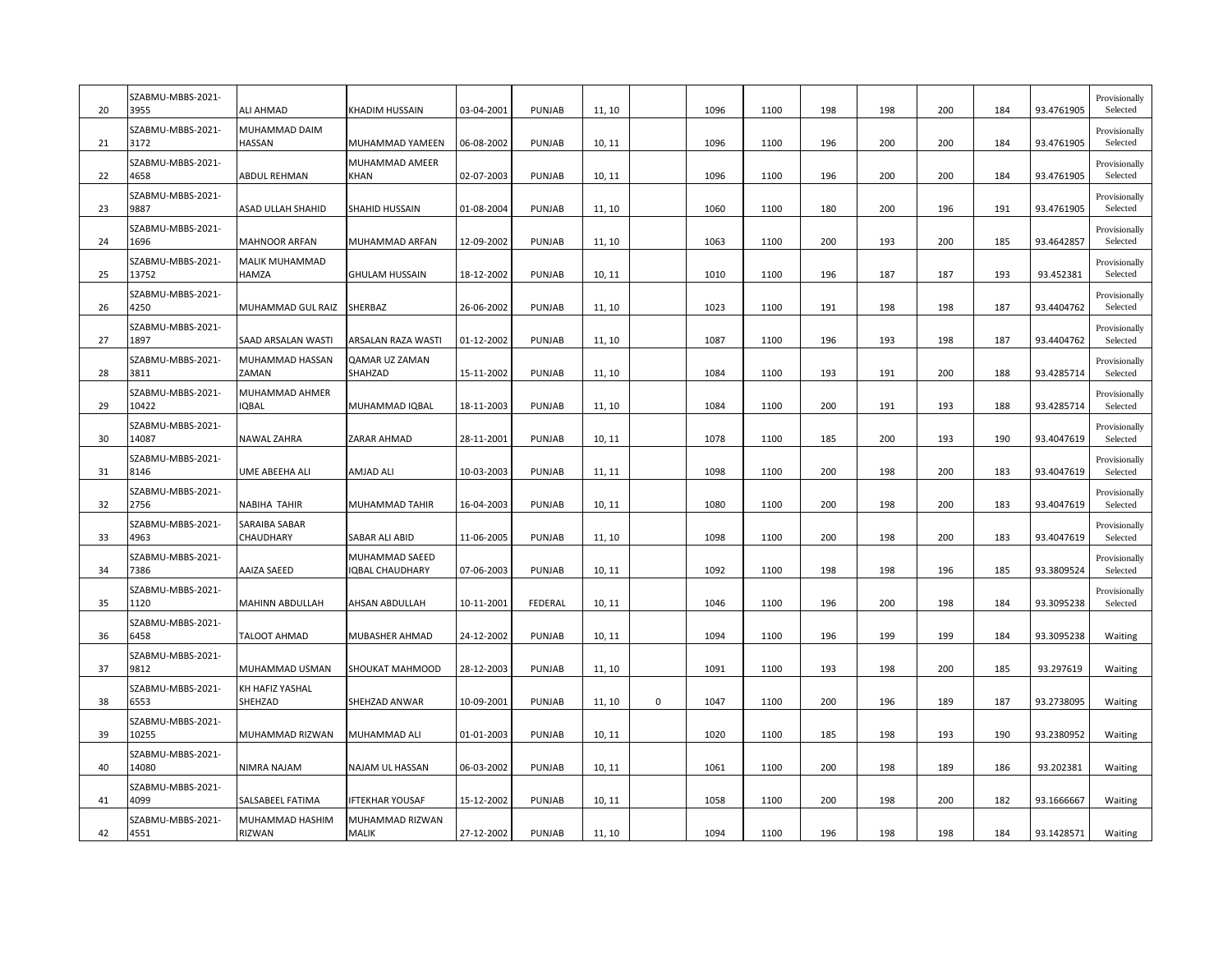| 43 | SZABMU-MBBS-2021-<br>13085 | MUHAMMAD SOBAN<br><b>JAVED</b>   | ABDUL RAFIQ JAVED                    | 19-01-2003 | PUNJAB        | 11, 10 |             | 1092 | 1100 | 198 | 196 | 198 | 184 | 93.1428571 | Waiting |
|----|----------------------------|----------------------------------|--------------------------------------|------------|---------------|--------|-------------|------|------|-----|-----|-----|-----|------------|---------|
| 44 | SZABMU-MBBS-2021-<br>5972  | MUHAMMAD USMAN<br>KHALID         | KHALID PERVAIZ                       | 23-07-2003 | PUNJAB        | 11, 10 |             | 1089 | 1100 | 189 | 200 | 200 | 185 | 93.1309524 | Waiting |
| 45 | SZABMU-MBBS-2021-<br>7835  | ABDUL-REHMAN AZAM                | MUHAMMAD AZAM                        | 30-07-2004 | PUNJAB        | 11, 10 |             | 1051 | 1100 | 200 | 191 | 198 | 185 | 93.1309524 | Waiting |
| 46 | SZABMU-MBBS-2021-<br>3273  | <b>HANEEN KAMRAN</b>             | <b>KAMRAN ASIM</b>                   | 31-07-2002 | <b>PUNJAB</b> | 10, 11 |             | 1000 | 1100 | 94  | 93  | 93  | 195 | 93.0952381 | Waiting |
| 47 | SZABMU-MBBS-2021-<br>1085  | LUQMAN MUNIR                     | MUHAMMAD MUNIR                       | 14-12-2002 | FEDERAL       | 10, 11 |             | 1077 | 1100 | 196 | 196 | 185 | 189 | 93.0833333 | Waiting |
| 48 | SZABMU-MBBS-2021-<br>6746  | MUHAMMAD FAISAL<br>ZAHEER        | ZAHEER ABBAS                         | 28-08-2002 | PUNJAB        | 11, 10 |             | 1068 | 1100 | 196 | 198 | 200 | 183 | 93.0714286 | Waiting |
| 49 | SZABMU-MBBS-2021-<br>6799  | AREEBA KHAN                      | <b>GHULAM MUSTAFA</b><br><b>KHAN</b> | 10-06-2004 | PUNJAB        | 10, 11 |             | 1094 | 1100 | 196 | 198 | 200 | 183 | 93.0714286 | Waiting |
| 50 | SZABMU-MBBS-2021-<br>2320  | AAMNA FARHAT MIAN                | MIANZADA QAISER<br><b>HUSSAIN</b>    | 31-07-2004 | <b>PUNJAB</b> | 11, 10 |             | 1094 | 1100 | 200 | 198 | 196 | 183 | 93.0714286 | Waiting |
| 51 | SZABMU-MBBS-2021-<br>8252  | MUHAMMAD BILAL                   | RAO SHARAFAT ALI                     | 04-09-2004 | PUNJAB        | 10, 11 |             | 1094 | 1100 | 196 | 200 | 198 | 183 | 93.0714286 | Waiting |
| 52 | SZABMU-MBBS-2021-<br>8132  | <b>MARYAM BADAR</b>              | <b>BADAR US SAMEE</b>                | 25-12-2002 | PUNJAB        | 11, 10 |             | 1091 | 1100 | 193 | 198 | 200 | 184 | 93.0595238 | Waiting |
| 53 | SZABMU-MBBS-2021-<br>2943  | USAMA SHAHID                     | SHAHID IQBAL                         | 21-07-2003 | PUNJAB        | 11, 10 |             | 1026 | 1100 | 195 | 200 | 184 | 188 | 93.0119048 | Waiting |
| 54 | SZABMU-MBBS-2021-<br>8279  | <b>MARHABA NOOR</b>              | M. JAVED IQBAL                       | 02-08-2002 | PUNJAB        | 11, 10 |             | 1042 | 1100 | 200 | 200 | 196 | 182 | 93         | Waiting |
| 55 | SZABMU-MBBS-2021-<br>11490 | AYESHA SIDDIQA                   | MUHAMMAD SAJJAD<br><b>HAIDER</b>     | 13-11-2002 | PUNJAB        | 11, 10 |             | 1096 | 1100 | 200 | 196 | 200 | 182 | 93         | Waiting |
| 56 | SZABMU-MBBS-2021-<br>12580 | <b>FIZA WASEEM</b>               | WASEEM IMTIAZ                        | 11-09-2003 | PUNJAB        | 10, 11 |             | 1096 | 1100 | 198 | 200 | 198 | 182 | 93         | Waiting |
| 57 | SZABMU-MBBS-2021-<br>6622  | SOUBAN SHAHID                    | SHAHID NADEEM                        | 01-01-2004 | PUNJAB        | 11, 10 |             | 1093 | 1100 | 193 | 200 | 200 | 183 | 92.9880952 | Waiting |
| 58 | SZABMU-MBBS-2021-<br>1678  | MUDASIRA ISHTIAQ                 | <b>ISHTIAQ MAHMOOD</b>               | 26-05-2003 | PUNJAB        | 10, 11 |             | 1090 | 1100 | 196 | 198 | 196 | 184 | 92.9761905 | Waiting |
| 59 | SZABMU-MBBS-2021-<br>8408  | MUHAMMAD UMAIR<br><b>MADNI</b>   | SAIFULLAH KHAN                       | 30-10-2003 | <b>PUNJAB</b> | 11, 10 | $\mathbf 0$ | 1090 | 1100 | 198 | 196 | 196 | 184 | 92.9761905 | Waiting |
| 60 | SZABMU-MBBS-2021-<br>12063 | <b>FATIMA ZAHID</b>              | ZAHID MASOOD                         | 07-10-2002 | PUNJAB        | 11, 10 |             | 1087 | 1100 | 196 | 191 | 200 | 185 | 92.9642857 | Waiting |
| 61 | SZABMU-MBBS-2021-<br>7582  | USWA MUMTAZ MINHAS MUMTAZ MINHAS | MUHAMMAD AHSIN                       | 25-05-2005 | PUNJAB        | 11, 10 |             | 1087 | 1100 | 189 | 198 | 200 | 185 | 92.9642857 | Waiting |
| 62 | SZABMU-MBBS-2021-<br>3746  | AMMARA KHALIL                    | <b>QANIT KHALILULLAH</b>             | 16-06-2002 | FEDERAL       | 10, 11 |             | 1084 | 1100 | 193 | 198 | 193 | 186 | 92.952381  | Waiting |
| 63 | SZABMU-MBBS-2021-<br>2448  | <b>ALI NASEEM</b>                | MUHAMMAD NASEEM                      | 20-02-2001 | PUNJAB        | 11, 11 |             | 1027 | 1100 | 193 | 195 | 190 | 188 | 92.9285714 | Waiting |
| 64 | SZABMU-MBBS-2021-<br>5089  | <b>ABDULLAH TAHIR MIRZA</b>      | <b>TAHIR MEHMOOD</b>                 | 28-06-2001 | PUNJAB        | 11, 10 |             | 1024 | 1100 | 185 | 200 | 193 | 188 | 92.9285714 | Waiting |
| 65 | SZABMU-MBBS-2021-<br>10093 | <b>NARMEEN AMIR</b>              | MUHAMMAD AMIR<br>NAWAID              | 24-12-2002 | <b>PUNJAB</b> | 10, 11 |             | 1078 | 1100 | 187 | 198 | 193 | 188 | 92.9285714 | Waiting |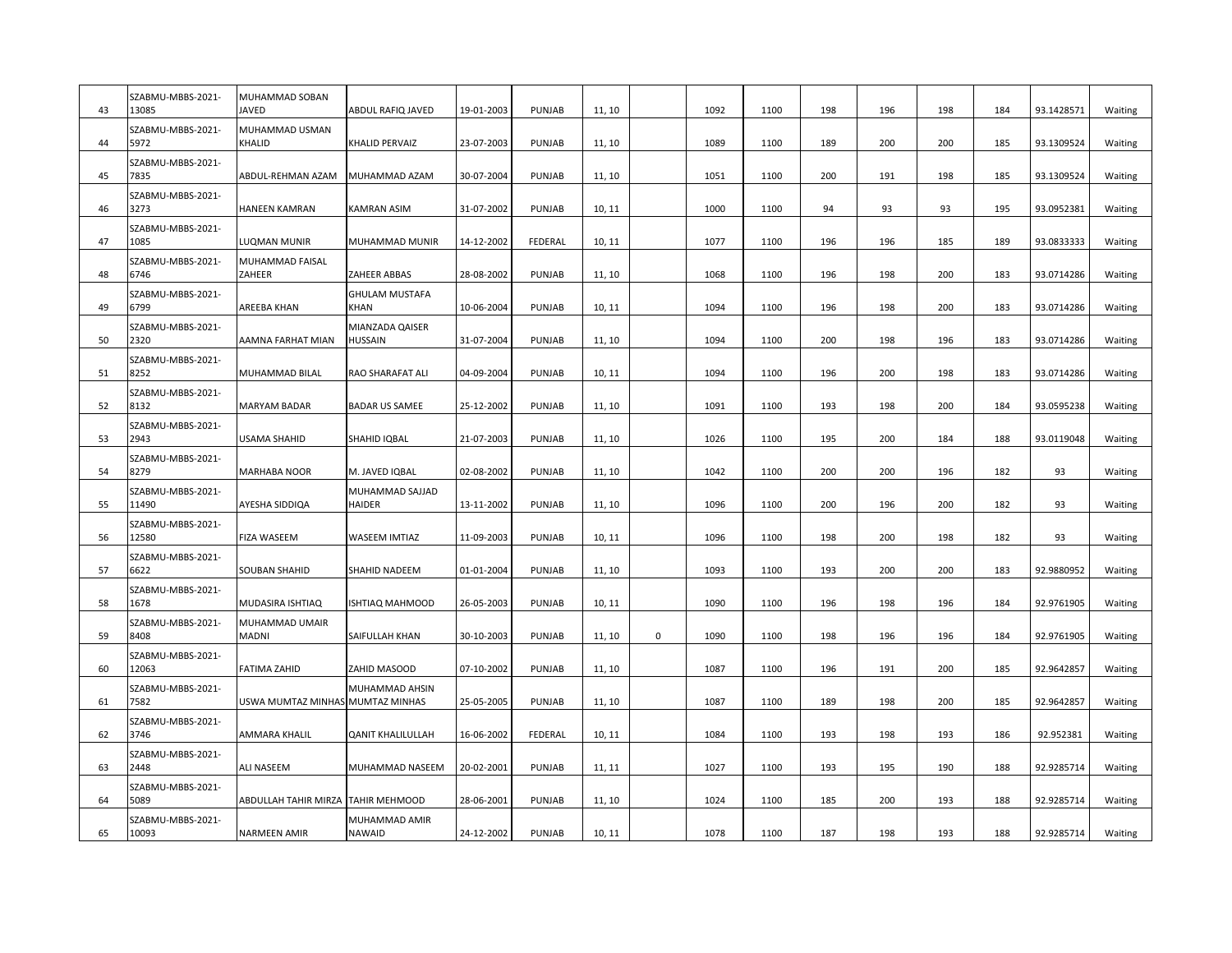| 66                      | SZABMU-MBBS-2021-<br>1882  | ZARISHA FATIMA                 | MUHAMMAD TOUSEEF<br>TAHIR     | 08-04-2003 | PUNJAB        | 10, 11 |             | 1050 | 1100 | 196 | 193 | 189 | 188 | 92.9285714 | Waiting                   |
|-------------------------|----------------------------|--------------------------------|-------------------------------|------------|---------------|--------|-------------|------|------|-----|-----|-----|-----|------------|---------------------------|
| 67                      | SZABMU-MBBS-2021-<br>8327  | EISHA MOAZZAM                  | MUHAMMAD<br>MOAZZAM MASOOD    | 23-10-2002 | PUNJAB        | 11, 10 |             | 1098 | 1100 | 200 | 198 | 200 | 181 | 92.9285714 | Waiting                   |
| 68                      | SZABMU-MBBS-2021-<br>8157  | <b>EMAN SHAFQUAT</b>           | SHAFQUAT ALI                  | 31-05-2005 | PUNJAB        | 11, 10 |             | 1098 | 1100 | 200 | 200 | 198 | 181 | 92.9285714 | Waiting                   |
| 69                      | SZABMU-MBBS-2021-<br>2688  | ANIQA ARSHAD<br>CHAUDHARY      | ARSHAD IQBAL<br>CHAUDHARY     | 06-08-2001 | PUNJAB        | 10, 11 |             | 1063 | 1100 | 200 | 196 | 199 | 182 | 92.9166667 | Waiting                   |
| 70                      | SZABMU-MBBS-2021-<br>10105 | SAMEEN SHAFQAT                 | SHAFQAT JAVID                 | 01-11-2001 | PUNJAB        | 11, 10 |             | 1029 | 1100 | 180 | 198 | 191 | 191 | 92.8928571 | Waiting                   |
| 71                      | SZABMU-MBBS-2021-<br>1123  | <b>MUBASIT ALI</b>             | SHAHZAD ULLAH                 | 09-11-2001 | PUNJAB        | 11, 10 | $\mathsf 0$ | 1089 | 1100 | 191 | 200 | 198 | 184 | 92.8928571 | Waiting                   |
| 72                      | SZABMU-MBBS-2021-<br>11851 | <b>SAIM YOUSAF</b>             | MUHAMMAD YOUSAF               | 30-08-2002 | PUNJAB        | 11, 10 |             | 1017 | 1100 | 191 | 185 | 193 | 191 | 92.8928571 | Waiting                   |
| 73                      | SZABMU-MBBS-2021-<br>1744  | HASAN SHAHID KHAN              | SHAHID AHMAD KHAN             | 18-11-2002 | PUNJAB        | 11, 10 |             | 1089 | 1100 | 200 | 200 | 189 | 184 | 92.8928571 | Waiting                   |
| 74                      | SZABMU-MBBS-2021-<br>2871  | SHANZA ASAD MUGHAL             | ASAD IQBAL MUGHAL             | 09-12-2002 | PUNJAB        | 10, 11 |             | 1089 | 1100 | 198 | 198 | 193 | 184 | 92.8928571 | Waiting                   |
| 75                      | SZABMU-MBBS-2021-<br>12082 | MUHAMMAD ABUZAR<br><b>MRAN</b> | MUHAMMAD IMRAN<br>SHARIF      | 10-02-2003 | PUNJAB        | 11, 10 |             | 1089 | 1100 | 193 | 198 | 198 | 184 | 92.8928571 | Waiting                   |
| 76                      | SZABMU-MBBS-2021-<br>2610  | <b>FRAH SAJJAD</b>             | SAJJAD AHMED                  | 28-02-2003 | PUNJAB        | 11, 10 |             | 1089 | 1100 | 198 | 191 | 200 | 184 | 92.8928571 | Waiting                   |
| 77                      | SZABMU-MBBS-2021-<br>8765  | MUHAMMAD HUZEFA<br>AMJAD       | AMJAD FAROOQ                  | 26-07-2003 | PUNJAB        | 11, 10 |             | 1089 | 1100 | 189 | 200 | 200 | 184 | 92.8928571 | Waiting                   |
| FGE                     |                            |                                |                               |            |               |        |             |      |      |     |     |     |     |            |                           |
| 1                       | SZABMU-MBBS-2021-<br>3095  | SYED NOMAN AMJAD               | SYED AMJAD ALI SHAH           | 03-05-2003 | PUNJAB        | 10, 11 | 10.90909    | 1091 | 1100 | 191 | 200 | 200 | 183 | 93.5714286 | Provisionally<br>Selected |
| $\overline{2}$          | SZABMU-MBBS-2021-<br>1897  | SAAD ARSALAN WASTI             | ARSALAN RAZA WASTI            | 01-12-2002 | PUNJAB        | 11, 10 |             | 1087 | 1100 | 196 | 193 | 198 | 187 | 93.4404762 | Provisionally<br>Selected |
| $\overline{\mathbf{3}}$ | SZABMU-MBBS-2021-<br>2756  | <b>NABIHA TAHIR</b>            | MUHAMMAD TAHIR                | 16-04-2003 | PUNJAB        | 10, 11 |             | 1080 | 1100 | 200 | 198 | 200 | 183 | 93.4047619 | Provisionally<br>Selected |
| $\overline{4}$          | SZABMU-MBBS-2021-<br>4099  | SALSABEEL FATIMA               | FTEKHAR YOUSAF                | 15-12-2002 | PUNJAB        | 10, 11 |             | 1058 | 1100 | 200 | 198 | 200 | 182 | 93.1666667 | Provisionally<br>Selected |
| 5                       | SZABMU-MBBS-2021-<br>3273  | HANEEN KAMRAN                  | KAMRAN ASIM                   | 31-07-2002 | PUNJAB        | 10, 11 |             | 1000 | 1100 | 94  | 93  | 93  | 195 | 93.0952381 | Provisionally<br>Selected |
| 6                       | SZABMU-MBBS-2021-<br>6799  | AREEBA KHAN                    | <b>GHULAM MUSTAFA</b><br>KHAN | 10-06-2004 | <b>PUNJAB</b> | 10, 11 |             | 1094 | 1100 | 196 | 198 | 200 | 183 | 93.0714286 | Provisionally<br>Selected |
| $\overline{7}$          | SZABMU-MBBS-2021-<br>2202  | AYESHA SHAIKH                  | ALLAUDDIN SHAIKH              | 09-10-2002 | SINDH-U       | 10, 11 |             | 1091 | 1100 | 193 | 200 | 198 | 184 | 93.0595238 | Provisionally<br>Selected |
| 8                       | SZABMU-MBBS-2021-<br>2943  | USAMA SHAHID                   | SHAHID IQBAL                  | 21-07-2003 | <b>PUNJAB</b> | 11, 10 |             | 1026 | 1100 | 195 | 200 | 184 | 188 | 93.0119048 | Provisionally<br>Selected |
| 9                       | SZABMU-MBBS-2021-<br>6560  | AYESHA AJMAL                   | MUHAMMAD AJMAL<br>RAMZANI     | 05-01-2004 | <b>PUNJAB</b> | 10, 11 |             | 1091 | 1100 | 198 | 200 | 193 | 183 | 92.8214286 | Provisionally<br>Selected |
|                         | SZABMU-MBBS-2021-          |                                |                               |            |               |        |             |      |      |     |     |     |     |            |                           |
| 10                      | 1998                       | MUHAMMAD TALHA                 | <b>MAZHAR HUSSAIN</b>         | 03-10-2002 | PUNJAB        | 10, 11 |             | 1086 | 1100 | 193 | 200 | 193 | 184 | 92.6428571 | waiting                   |